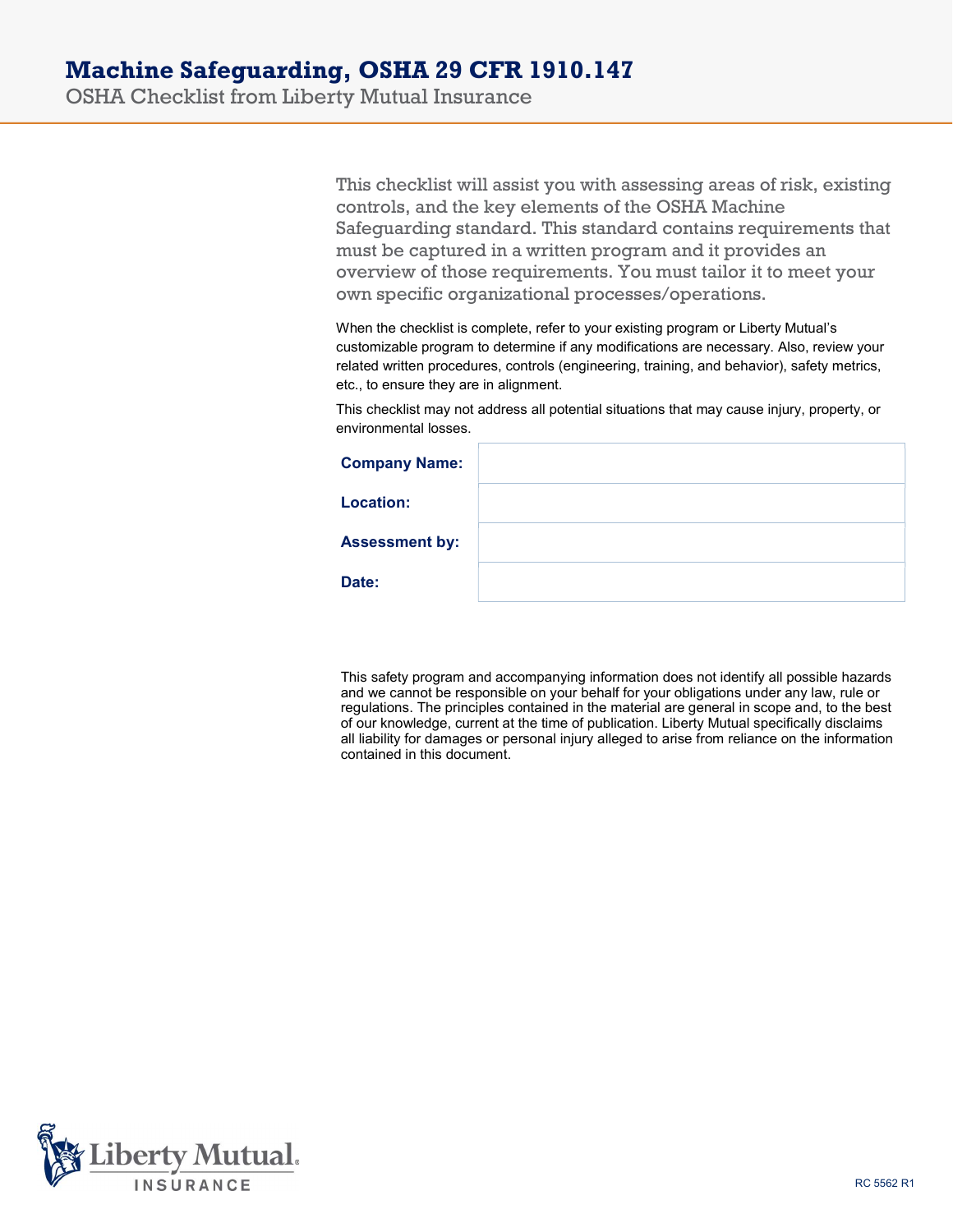| <b>OK</b> | No | N/A | <b>Key Elements</b>                                                                                                                                                                                                                                                                                                                                                                                                                                                                                                  | <b>Assessment/Comments</b> |
|-----------|----|-----|----------------------------------------------------------------------------------------------------------------------------------------------------------------------------------------------------------------------------------------------------------------------------------------------------------------------------------------------------------------------------------------------------------------------------------------------------------------------------------------------------------------------|----------------------------|
|           |    |     | <b>Best Practices</b>                                                                                                                                                                                                                                                                                                                                                                                                                                                                                                |                            |
|           |    |     | One key individual is responsible for overseeing the<br>Machine Safeguarding program that can make<br>decisions and take action to audit and improve the<br>program.                                                                                                                                                                                                                                                                                                                                                 |                            |
|           |    |     | Copies of the company policies and guidelines<br>regarding the program are available at the facility that<br>supports the various program elements.                                                                                                                                                                                                                                                                                                                                                                  |                            |
|           |    |     | There is adequate communication about program<br>requirements among facility personnel.                                                                                                                                                                                                                                                                                                                                                                                                                              |                            |
|           |    |     | Program team members receive adequate training<br>and education about the requirements to understand<br>the goals and policies of the site-specific program.                                                                                                                                                                                                                                                                                                                                                         |                            |
|           |    |     | Managers, supervisors and employees are evaluated<br>on their support of compliance programs during<br>personnel performance reviews.                                                                                                                                                                                                                                                                                                                                                                                |                            |
|           |    |     | <b>Machine Safeguarding</b>                                                                                                                                                                                                                                                                                                                                                                                                                                                                                          |                            |
|           |    |     | 1910.212(a)(1) Safeguards prevent workers' hands,<br>arms and other body parts from making contact with<br>dangerous moving parts.<br>One or more methods of machine guarding shall be<br>provided to protect the operator and other employees<br>in the machine area from hazards such as those<br>created by point of operation, ingoing nip points,<br>rotating parts, flying chips and sparks. Examples of<br>guarding methods are-barrier guards, two-hand<br>tripping devices, electronic safety devices, etc. |                            |
|           |    |     | Help Note: Fixed or interlocked barrier guards must be designed to keep workers from<br>reaching over, under, around or through to access the point-of-operation. If safety distance<br>is used as a primary control for this machine, all exposed workers have been adequately<br>trained. There must be sufficient clearance around and between machines to allow for safe<br>operation, setup, servicing, material handling and waste removal.                                                                    |                            |
|           |    |     | 1910.212(a)(2) Safeguards are firmly secured and not<br>easily removable. There is no evidence that the<br>safeguards have been tampered with or removed.                                                                                                                                                                                                                                                                                                                                                            |                            |
|           |    |     | 1910.217(b)(6)(i) Safeguarding devices (two-hand<br>controls, light curtains, etc.) are adjusted and<br>positioned appropriately.                                                                                                                                                                                                                                                                                                                                                                                    |                            |
|           |    |     | 1910.147 A defined process is set for locking/tagging<br>out a machine.                                                                                                                                                                                                                                                                                                                                                                                                                                              |                            |
|           |    |     | Help Note: There should be written procedures for shutting down the machine before<br>safeguards are removed. During set up and maintenance activities, all power sources for the<br>machine must be identified and locked out. Multiple lockout devices should be used when<br>several people operate the same machine.                                                                                                                                                                                             |                            |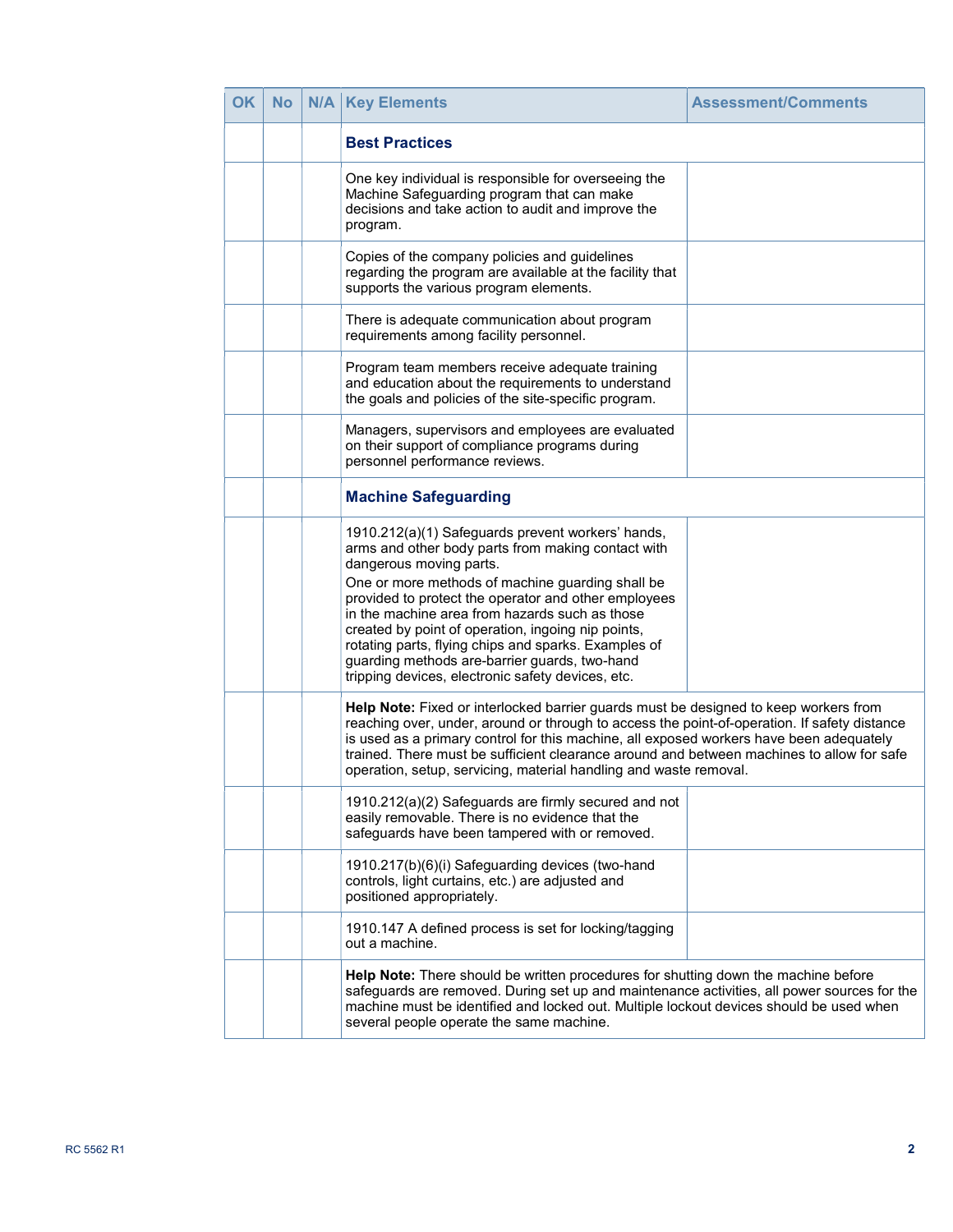| <b>OK</b> | <b>No</b> | N/A | <b>Key Elements</b>                                                                                                                                                                                                                                                                                                                                                                                                                                                                      | <b>Assessment/Comments</b> |
|-----------|-----------|-----|------------------------------------------------------------------------------------------------------------------------------------------------------------------------------------------------------------------------------------------------------------------------------------------------------------------------------------------------------------------------------------------------------------------------------------------------------------------------------------------|----------------------------|
|           |           |     | <b>Machine Safeguarding (Cont'd.)</b>                                                                                                                                                                                                                                                                                                                                                                                                                                                    |                            |
|           |           |     | 1910.212(a)(3)(ii) Point-of-operation safeguarding is<br>provided for machines. No additional changes can be<br>made to eliminate the point-of-operation hazards<br>entirely.<br>The guarding device shall be in conformity with any<br>appropriate standards therefor, or, in the absence of<br>applicable specific standards, shall be so designed<br>and constructed as to prevent the operator from<br>having any part of his body in the danger zone during<br>the operating cycle. |                            |
|           |           |     | 1910.219 Setscrews, keyways, and collars should are<br>not exposed on rotating parts. There are no<br>unguarded gears, sprockets, pulleys or flywheels.<br>There are no exposed belts or chain drives. There are<br>no exposed setscrews, keyways, collars, etc. on<br>rotating parts.                                                                                                                                                                                                   |                            |
|           |           |     | 1910 Subpart H<br>Appropriate measures have been taken to safeguard<br>workers against exposure to harmful substances used<br>in operating the machine.                                                                                                                                                                                                                                                                                                                                  |                            |
|           |           |     | Help Note: Effective systems to keep coolant and oils from reaching the floor should also be<br>in place.                                                                                                                                                                                                                                                                                                                                                                                |                            |
|           |           |     | 1910.95 Appropriate measures have been taken to<br>safeguard workers against excessive noise and low<br>illumination levels.                                                                                                                                                                                                                                                                                                                                                             |                            |
|           |           |     | Help Note: Illumination levels should be adequate for the task. For more information, see<br>Liberty Mutual Insurance Reference Notes Lighting for Safety and Performance, RC 628;<br>and Noise, RC 6103.                                                                                                                                                                                                                                                                                |                            |
|           |           |     | <b>Electrical Hazards</b>                                                                                                                                                                                                                                                                                                                                                                                                                                                                |                            |
|           |           |     | 1910.217(b)(8) The machine is installed in accordance<br>with National Fire Protection Association (NFPA) 79<br>requirements.                                                                                                                                                                                                                                                                                                                                                            |                            |
|           |           |     | 1910.217(b)(8)(vi) The machine is properly grounded,<br>and power supply is provided with circuit overload<br>protection. The machine requires a manual restart in<br>the event of an electrical power supply interruption.                                                                                                                                                                                                                                                              |                            |
|           |           |     | 1910.335(a)(1)(i) Work permits are used to control<br>shock and arc flash hazards for all work that involve<br>exposed live electrical parts.                                                                                                                                                                                                                                                                                                                                            |                            |